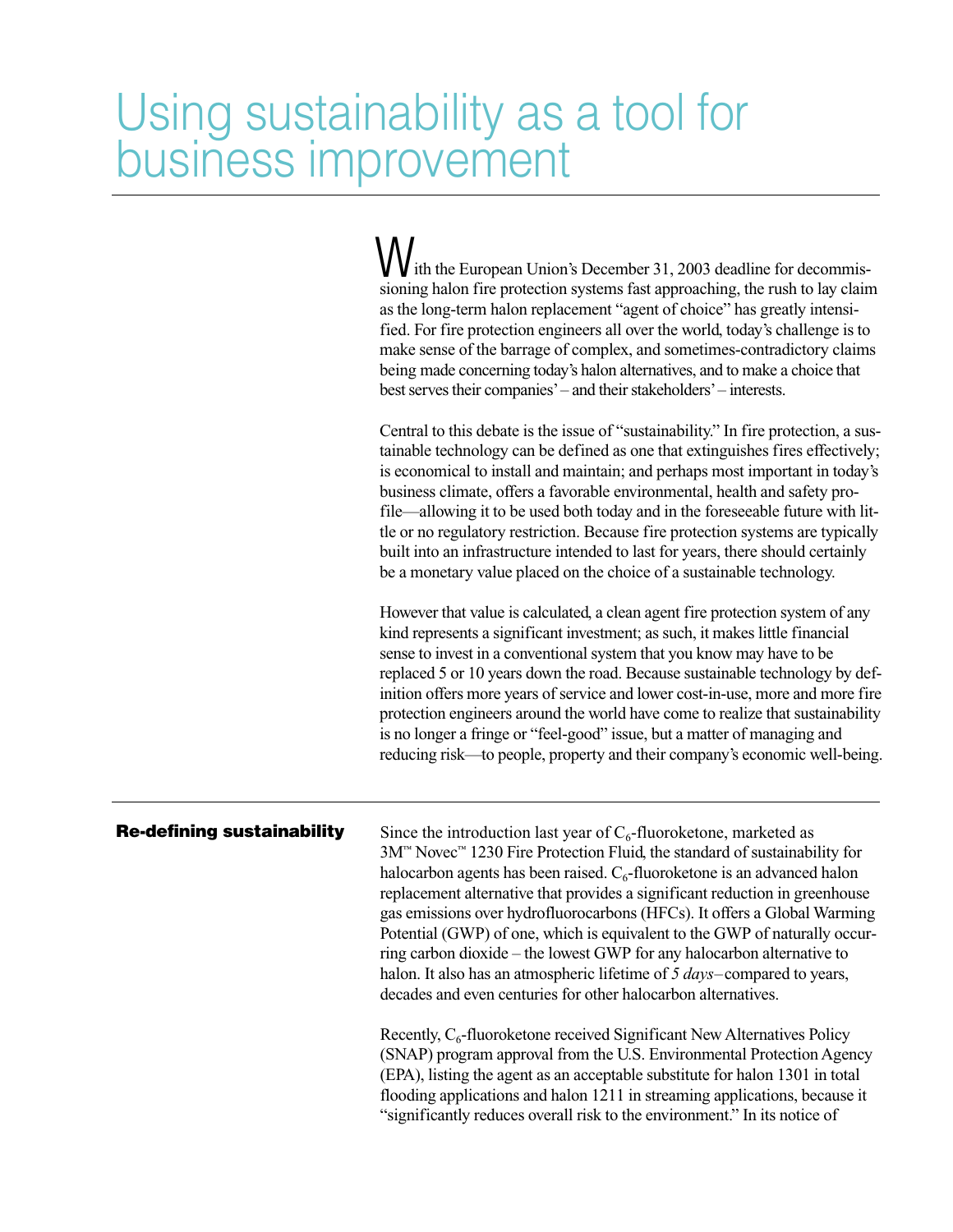#### **Improvements in environmental properties drive clean agent evolution**

For the past 10 years, most regulatory agencies around the world have allowed the use of HFCs for fire protection, with few restrictions—even though these compounds have been identified as "greenhouse gases"—because there simply was no more sustainable halocarbon alternative available. But now that  $C_6$ -fluoroketone has been shown to have a more favorable environmental profile, will HFCs still be allowed in the years to come, except for a few minor niche applications?

Recent history shows that regulatory restrictions on once-acceptable halon replacements have become tighter, whenever a more sustainable alternative could be found.

Take, for example, what happened with perfluorocarbon (PFC) clean agents. When halon production was first banned, 3M brought a PFC clean agent called 3M™ CEA-410 to market. PFCs are non ozone-depleting, but have a high Global Warming Potential; thus, when it was determined that HFC-227ea could offer a 59% reduction in greenhouse gases compared to PFCs, 3M agreed with policy makers and regulators that PFCs were no longer sustainable solutions in fire protection, and removed them from the market.

Today, a new 3M technology— $C_6$ -fluoroketone takes greenhouse gases to an all-time low: 99.97% less than HFC-227ea. Although no one can predict what will happen in the future, current regulatory activity is moving toward reducing greenhouse gases—a critical consideration for fire protection engineers who are concerned about the long-term viability of their systems.



**C**6**-fluoroketone** Benefit: 99.97% reduction of greenhouse gases --End result for HFCs…?

# **Environmental Properties of Halon 1301 and Alternatives**

| <b>Properties</b>                             | Halon<br>1301 | <b>Novec</b><br>1230 | HFC-<br>125 | HFC-<br>227ea | HFC-<br>23 |
|-----------------------------------------------|---------------|----------------------|-------------|---------------|------------|
| <b>Ozone Depletion</b><br>Potential (ODP)     | 12.0          | 0.0                  | 0.0         | 0.0           | 0.0        |
| <b>Global Warming</b><br>Potential-IPCC 2001' | 6900          | 1                    | 3400        | 3500          | 12,000     |
| <b>Atmospheric Lifetime</b><br>(Years)        | 65.0          | 0.014                | 29.0        | 33.0          | 260        |
| SNAP (Yes/No)                                 | N/A           | <b>Yes</b>           | Yes         | Yes           | Yes        |

1 IPCC Intergovernmental Panel on Climate Change.

acceptability under the SNAP program, the U.S. EPA stated the following about  $C_6$ -fluoroketone:

*"EPA has reviewed the potential environmental impacts of this substitute and has concluded that, by comparison to halon 1301 and other*  $acceptable$  substitutes,  $C_6$ -perfluoroketone significantly reduces overall *risk to the environment...* $C_6$ -perfluoroketone provides an improvement *over use of halon 1301, hydrochlorofluorocarbons (HCFCs) and hydrofluorocarbons (HFCs) in fire protection. [The EPA] find[s] that C6-perfluoroketone is acceptable because it reduces overall risk to public health and the environment in the end use listed."*<sup>1</sup>

And a recent report prepared for the UK Department of Environment, Food and Rural Affairs concluded,

*"A new fluorocarbon product (a*  $C_6$  *ketone) has been commercially available since April 2002. This product is characterised by having a low global warming potential (GWP). . . and is said to perform in a manner similar to other fluorocarbons (and could probably be used in all current and future applications)."*

HFCs, on the other hand, have been identified in the Kyoto Protocol as greenhouse gases targeted for emission reduction because of their high global warming potential.<sup>2</sup> A number of countries around the world have already taken action on the use of these compounds (see sidebar on page 6).

Recently, the United Nations Environment Programme (UNEP) Intergovernmental Panel on Climate Change (IPCC) proposed collaborating on a special report with the Technology and Economic Assessment Panel (TEAP).3 This report addresses safeguarding the ozone layer and the global climate system by considering the role of HFCs and perfluorocarbons (PFCs) as greenhouse gases.

As alternative technologies with low climate impact, such as  $C_6$ -fluoroketone, become available, it is likely that regulatory pressures on HFCs will increase, potentially limiting the useful life of systems based on these compounds. Companies will have to decide whether it is worth the risk to invest in a fire protection system based on HFCs, a currently acceptable alternative subject to regulatory attention, rather than choosing a sustainable technology with low climate impact.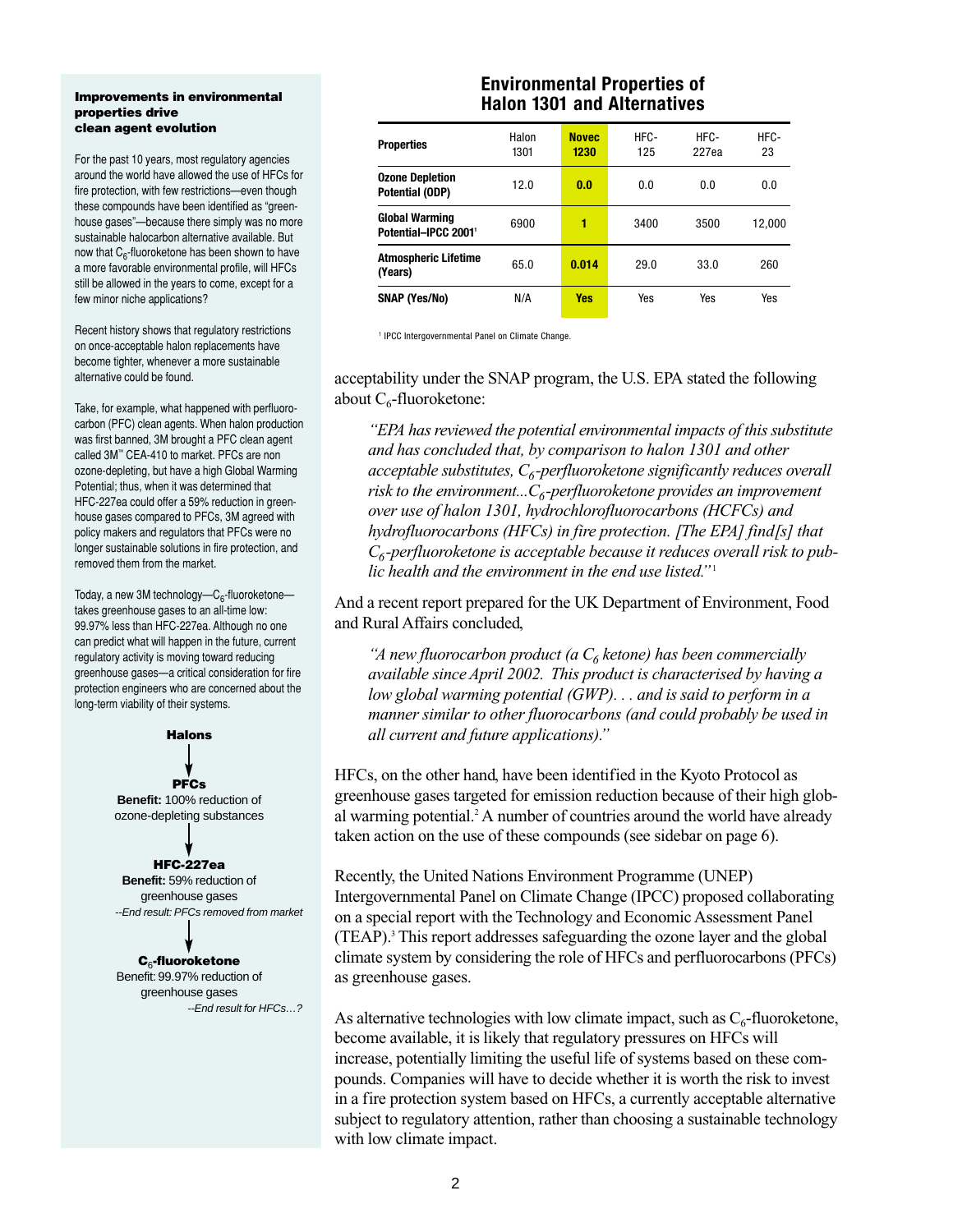**The facts about "non-emissive" applications**

Given the outstanding environmental properties of  $C_6$ -fluoroketone over any other halocarbon agent, there would seem to be little room for compounds such as HFCs to make a case for their own sustainability. And yet, one still hears the argument that the use of HFCs in a fire protection system should be considered a "non-emissive application," and therefore not a contributor to greenhouse gas emissions. This same argument was used with respect to halon 1301 in the mid-1980s.

The difficulty with this argument is that, in the real world, there is no such thing as a totally "non-emissive" fire protection system. Despite stringent controls and procedures, emissions still regularly occur during storage, servicing and re-charging. Much is also emitted due to false discharges. And, of course, a certain amount is emitted each year in actual fire extinguishments.

Acknowledging the reality that inadvertent emissions from fire protection systems are a real source of emissions, a number of voluntary initiatives have been put in place to help keep them in check. For example, the Voluntary Code of Practice for the Reduction of Emissions of HFC & PFC, developed by industry groups FEMA, FSSA, HARC and NAFED in conjunction with the U.S. EPA, seeks to reduce emissions by promoting a variety of "best practices." These include increased recovery and recycling of agents; improved maintenance procedures to reduce leakage; use of improved storage equipment to reduce leaks; improved detection and control systems to minimize false discharges; more regular inspection and maintenance; and improved operator training. The Code calls for documenting the results of these initiatives through expanded data tracking and reporting.4

No one is claiming, however, that 100% of emissions can ever be eliminated. The question becomes, how significant are the emissions that do occur?

The Halon Technical Options Committee (HTOC), part of UNEP's Technology and Economic Assessment Panel, estimates that currently about 5% of the installed halon base in North America and Europe is emitted



**Global Installed Base**

annually, and about 3% in Japan.<sup>5</sup> Using these figures as a guide, the annual amount of HFCs emitted from fixed fire protection systems can be estimated in the following manner:

The first step is to

determine the volume of halon 1301 that was installed in 1992—the peak year of its use, and just prior to the ban on its production. This amount is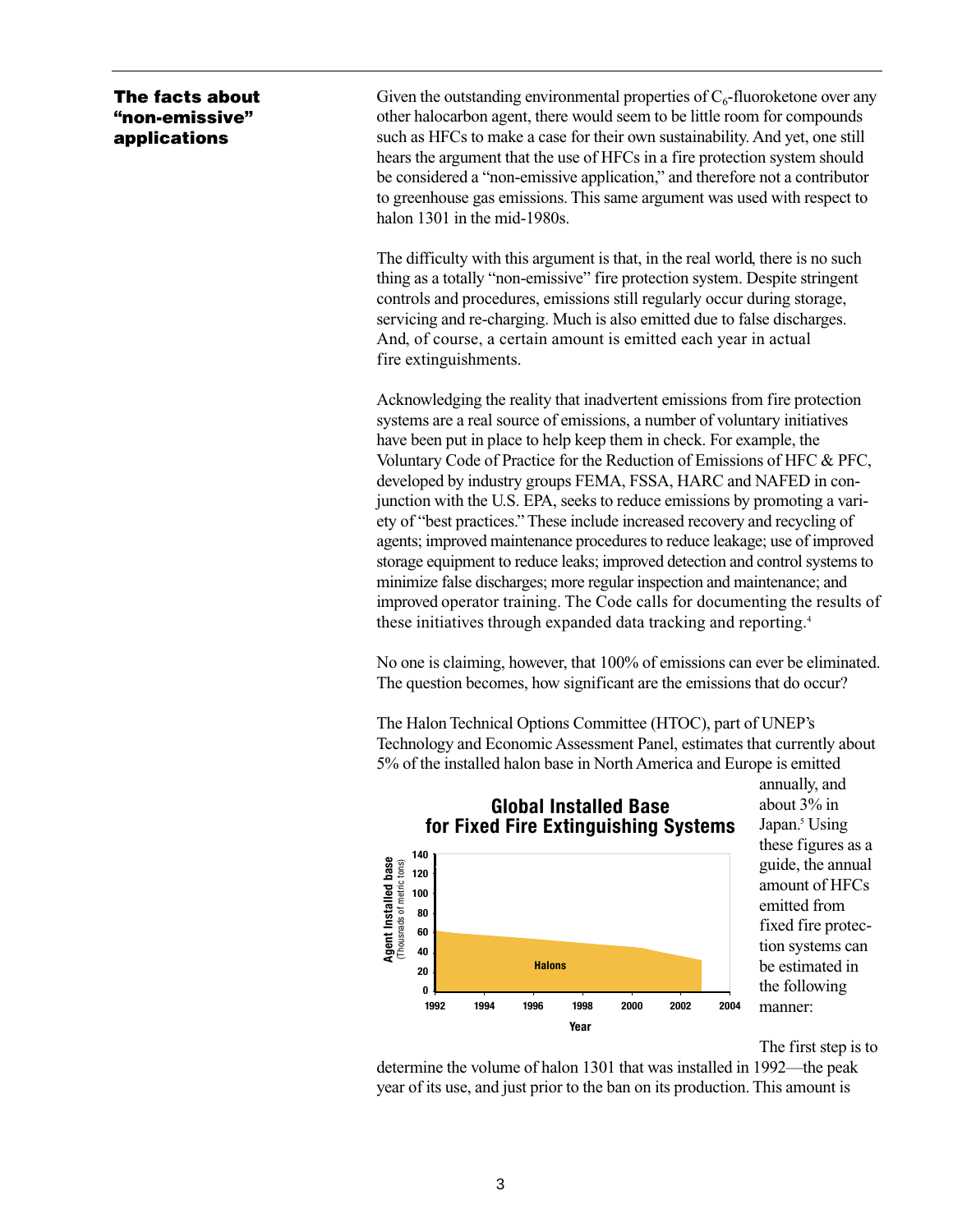estimated to have been about 62,000 metric tons (through decommissioning, that amount will have dropped to about 33,000 tons by the end of 2003).<sup>6</sup>

Even though the amount of halon in service has dropped since 1992, the number of special hazards protection systems has grown at an estimated rate of 6.6% of new extinguishing capacity per year.7 The following chart shows



the numbers indicated on the graph are expressed in terms of their halon equivalency.

Industry sources generally agree that about 25%, or 23,000 metric tons (50.5 million lbs) of current global halon replacement capacity is comprised of HFCs.8 Because this figure is expressed in terms of halon equivalency, one has to multiply that amount by 1.7 to determine the actual amount of HFCs currently installed (based on the assumption that it requires about 1.7 lbs. of HFC to replace 1 lb. of halon).<sup>9</sup> Thus, in 2003 there are approximately 85.8 million lbs of HFC installed in fire protection systems around the world.

Using the HTOC's low estimate of 3% annual emissions from halon systems, we can therefore infer that 2.6 million lbs. of HFCs are emitted annually.



HFC-227ea is the predominant HFC installed in fire protection. Its GWP of 3500 means that 1 lb of HFC is equivalent to about 3,500 lbs. of  $CO<sub>2</sub>$ . Consequently, the annual amount of HFC emissions expressed as  $CO<sub>2</sub>$  equivalent is more than 9 billion pounds.

To put these figures in perspective, consider that the average passenger car in the U.S. emits 10,557 lbs of  $CO<sub>2</sub>$  per year.<sup>10</sup> The amount of greenhouse gas emissions from today's installed base of HFC fire protection systems, therefore, is equivalent to that

given off by 853,810 cars— a fairly substantial amount for a supposed "non-emissive" application!

In contrast, if all of those systems were charged with  $C_6$ -fluoroketone, the amount of  $CO<sub>2</sub>$  emitted would be just over 3.2 million lbs per year, the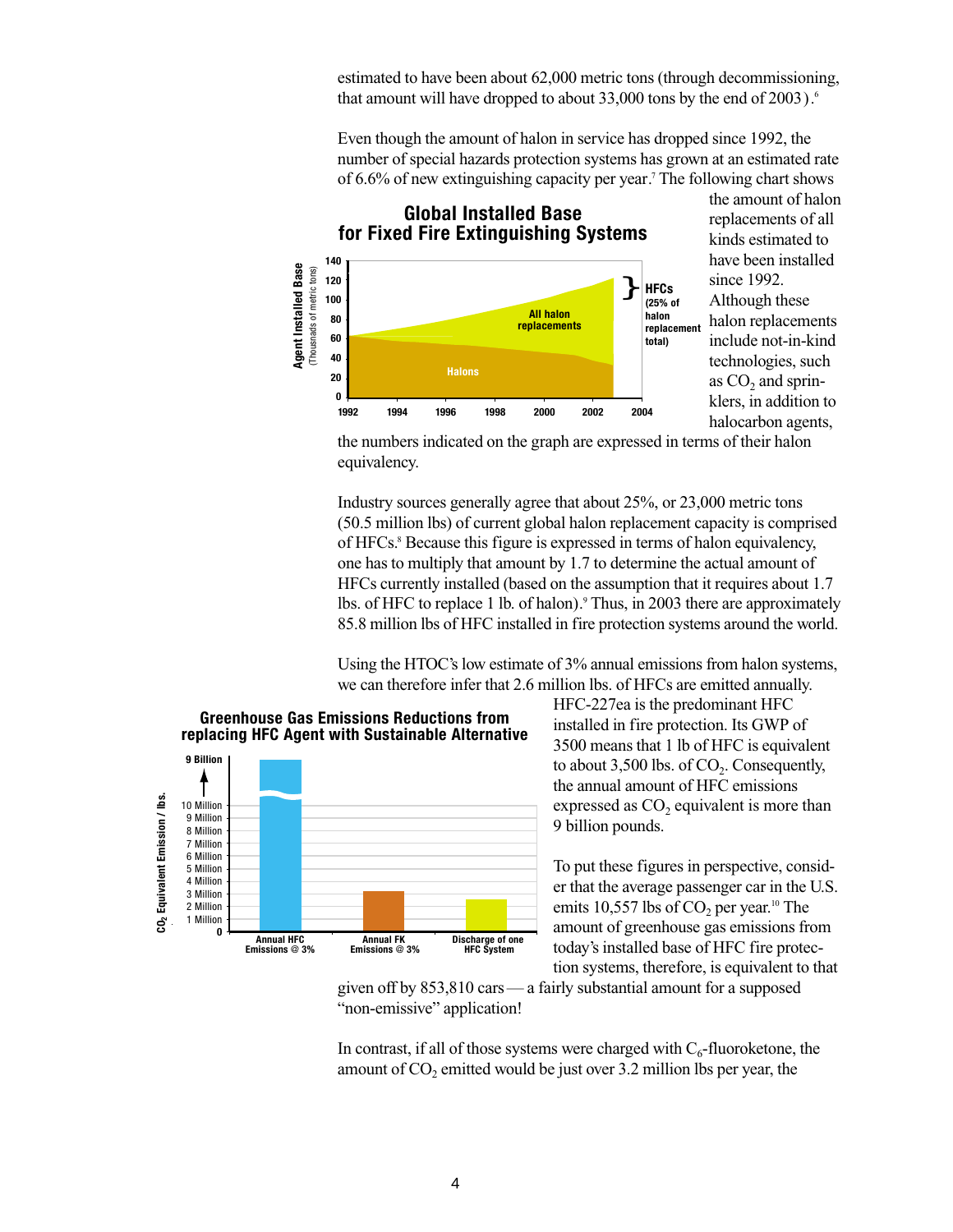equivalent of about 305 cars—only slightly more than the amount emitted from a single discharge of one average-size HFC system.<sup>11</sup>

In the years ahead, if materials such as HFCs are placed under restricted use regulations in favor of more sustainable alternatives, how could the costs of owning and operating an HFC-based fire protection system be affected? This is difficult to quantify because of the number of variables involved. However, things like sophisticated emissions controls and containment systems; expensive and time-consuming record keeping; eventual system decommissioning and agent recovery; and agent disposal at the end of a system's useful life are ongoing charges that can add thousands of dollars of non-productive expense over the life of a system.

# **The hidden costs of nonsustainable technologies**

Beyond these kinds of ongoing, measurable costs of using a non-sustainable fire protection agent, there can be a number of less-visible—but still very real—costs and risks associated with the use of non-sustainable technologies. One of the most important of these risks is to a company's reputation for environmental stewardship. Today, customers, shareholders and the general public are more concerned about environmental issues than ever before, and are pushing companies to become more proactively "green." They are searching for ways to reduce their exposure to risk in terms of corporate reputation; future regulatory costs; and lost profits from reliance on non-sustainable technology.

For example, a major U.S. telecom company was in the news recently for voluntarily committing to reduce greenhouse gas emissions, an issue that has assumed a key role in the company's strategic planning. And shareholder resolutions at two major U.S. automakers this year requested that the companies significantly reduce  $CO<sub>2</sub>$  emissions by 2012—in large part because these shareholders feel that contributing to the spread of greenhouse gases undermines the companies' competitive positions. In fact, there is a growing realization in all industry segments that a public perception of insensitivity to environmental issues can have a negative impact on a company's sales, stock prices and brand equity.

In the not-too-distant future, it is very possible that regulators will cap total greenhouse gas emissions coming from various manufacturing sectors, companies and even individual facilities. Should this occur, any future emissions from currently-installed fire protection systems could count against a company's emissions allocation. If that fire protection system uses a non-sustainable agent, the greenhouse gas emitted from it could be significant; the company could then be forced to make much more difficult, and costly, reductions (such as  $CO<sub>2</sub>$  from energy use) or pay someone else—who did invest in sustainable technologies—for the right to emit.These are just a few examples of how public opinion and regulation are changing our perception of "sustainability" from that of a non-productive expense to a profitable business asset.

## **A global issue**

Clearly, the momentum for policy and regulation on the issue of climate change is coming mostly from outside the United States. And because of this, many U.S. users of HFCs have chosen to take a "wait and see"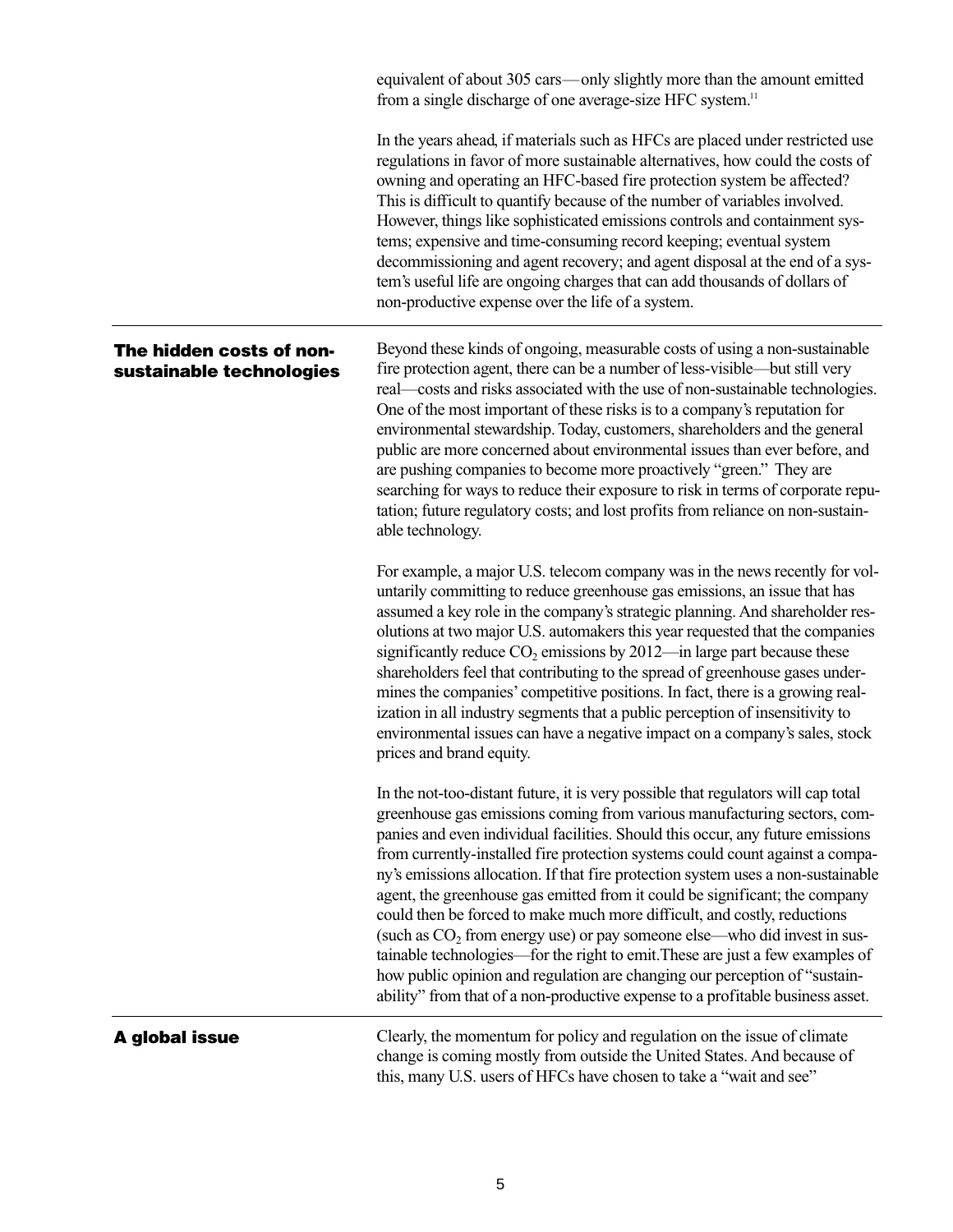In monitoring PFC and HFC regulatory trends, the global fire industry is already beginning to see broad policy, legislative and regulatory trends developing that do not favor HFCs.These trends include:

• In August of 2003, the European Commission advanced a proposal to the European Parliament that included provisions for containment, reporting and marketing and use of fluorinated gases (HFCs) in fire protection. Specifics deal with inspections, leak detection and reporting on emissions and import and export. The proposal also includes the requirement for training and certification programs at the state level to assure compliance. The proposal implies a large indirect cost associated with the future use of HFC fire protection systems.

• In October of 2003 the German Federal Environmental Agency (UBA) officially recognized the innovation of Novec 1230 fluid and is offering financial support for installations utilizing Novec 1230 fluid under the UBA Environmental Investment Initiative.

• The European Commission has also been asked to prepare additional policies and measures to reduce emissions of greenhouse gases. Among the proposals currently being considered are limitations on uses of PFCs and HFCs in various end-use sectors.

• Denmark has put in place an administrative order that bans HFCs, PFCs and  $SF<sub>6</sub>$  in various end-use sectors between 2002 and 2007.

• Austria has adopted an HFC Statutory Order that became effective on Jan. 1, 2003, that bans HFCs by specific dates. Phaseout in various end-uses will depend on certain factors, such as the availability of non-HFC technologies.

• The German Environment Ministry has released a paper addressing proposals for HFC controls. The paper could form the basis for policy on HFCs, PFCs, and  $SF<sub>6</sub>$ . In nearly all cases, there are more environmentally responsible alternatives available. The use ban is based on precautionary and proportionality principles, where they are not indispensable for the protection of life and human health.

• The Norwegian Parliament passed an HFC tax in Norway's National Budget for 2003. Tax rates are based on the global warming potential of the individual compounds, including HFC-227ea.

• The Swiss Environment Ministry has proposed to revise its ozone depletion legislation to include HFCs. HFC extinguishing agents were banned on Jan. 1, 2003.

approach on switching to more sustainable technologies. However, the regulatory trends to reduce HFCs are becoming harder to ignore.

This is especially true for multinational companies, and those with European facilities. In this situation, standardizing on a single, sustainable fire protection solution for their global operations not only offers the potential for significant cost savings through volume purchasing, but also allowing development and maintenance of a single specification. And, of course, the adoption of sustainable technologies can enhance a company's global reputation for environmental stewardship

Although U.S.-based industry has been only minimally affected by policy considerations on greenhouse gases, this is changing. One only has to look at the increase in environmental regulation over the past twenty years to realize this is an issue that is not going to go away.

Compared to past years, there are a wide variety of bills being discussed in Congress regarding proposed U.S. legislation on climate change. Although many of the recommendations call for mandatory action, the Bush Administration's policy on climate change is heavily weighted toward voluntary commitments from U.S. industry. President Bush's plan calls for an 18 percent reduction in the intensity of U.S. greenhouse gas emissions by 2012. To achieve this goal, he is relying upon existing trends and sustainable technology development to play a significant role in greenhouse gas reduction .

 $C_6$ -fluoroketone would appear to be the kind of technological advancement to help attain the reduction in greenhouse gas emissions the President is calling for—one that could help the fire protection industry voluntarily reduce their emissions and build a sustainable business that will continue to meet future regulatory trends.

# **A "win/win" proposition**

In the near future, the lifetime cost advantages of choosing a sustainable fire protection system will very likely be extended even further, through the adoption of transferable "emissions trading" credits. These credits would be issued to companies for reducing greenhouse gas emissions below a specified future allocation.

For example, President Bush is supporting and Congress is considering legislation to provide transferable credits for emissions reduction along with providing credit for early action . President Bush's plan would ensure businesses that register reductions today are not penalized under future climate policy, and would provide transferable credits to companies that can show real emissions reductions. It's likely that the Administration will continue to develop incentives for companies to voluntarily reduce greenhouse gases, minimizing reduction costs for businesses. The fire protection industry and its customers will need to consider how their choice of an alternative fire suppression system may qualify as "credit for early action" or allow them to benefit from emissions trading.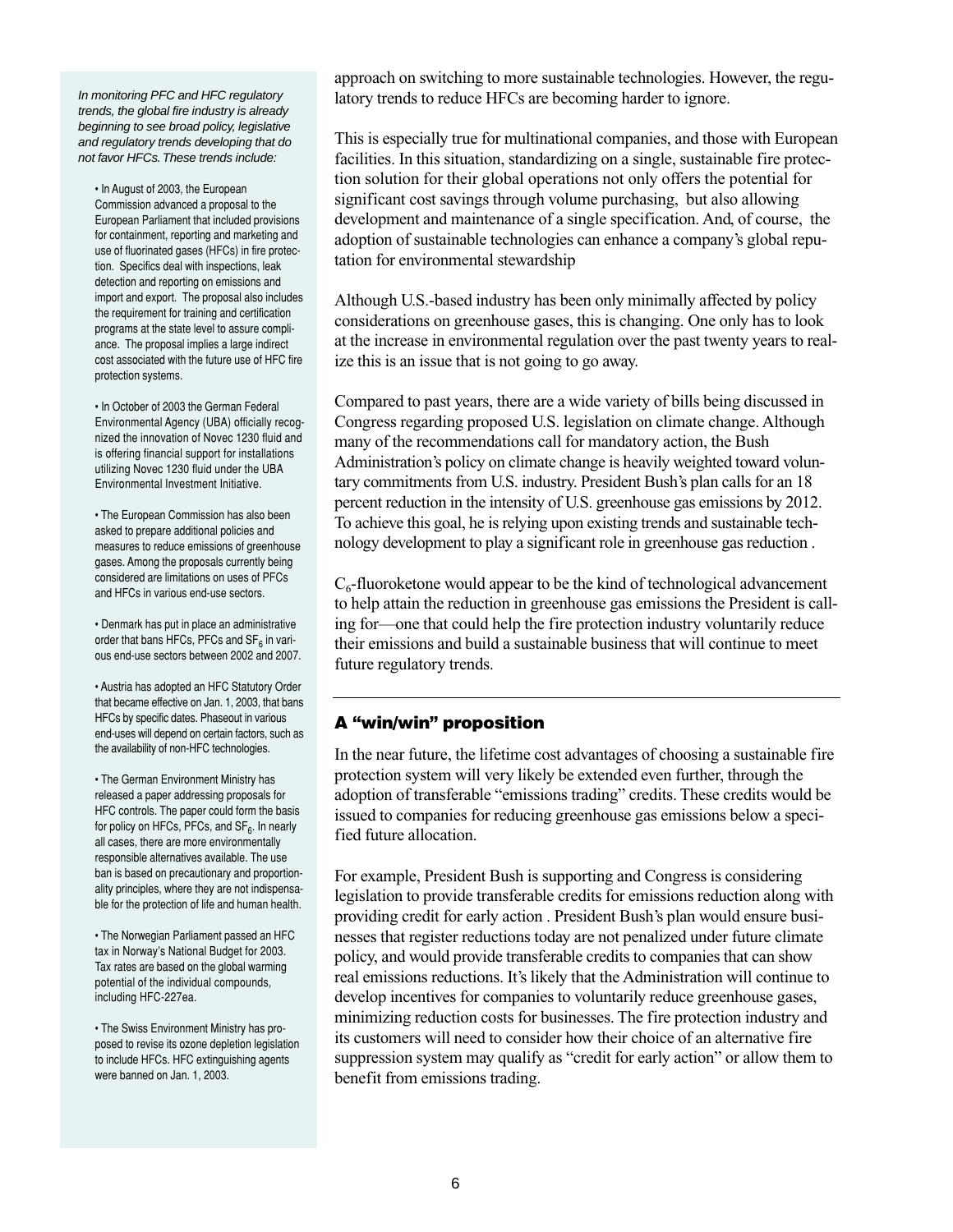Many European countries are further along in developing such programs. Already, a number of global companies headquartered in Europe have instituted internal emissions trading programs as part of their public commitment to reduce greenhouse gases. For two such companies, BP and Royal Dutch Shell, these commitments go beyond the reduction targets set by the Kyoto Protocol, and involve trading of emissions credits among various business units. Again, this is not a simple "feel good" program designed to be a public relations exercise, but a means of increasing business value. Shell, for example, has stated that sustainable development is now an "integral part of all business decisions," recognizing that maintaining credibility on sustainability issues is essential to preserving their corporate share value and sales. Most observers would agree that global demands to reduce greenhouse gases are not going to subside, and in fact are growing. These demands expressed in the form of regulation and public opinion—are already having an impact on businesses everywhere, including the U.S. Because of this, forward-thinking companies have made sustainability a key strategy for controlling costs, maintaining shareholder value and reducing business risks. Policy makers and regulators are continually evaluating alternatives to high global warming compounds—the ultimate goal being to restrict or eliminate the use of these materials wherever a viable alternative can be found. In fire protection, advancements in sustainable halon replacement technology with  $3M<sup>th</sup>$  Novec<sup> $n<sub>th</sub>$  1230 Fire Protection Fluid (C<sub>6</sub>-fluoroketone) for halocar-</sup> bon agents and Inergen® Clean Agent for inert gases are drawing fresh scrutiny to materials linked to climate change, such as HFCs, and re-writing the standards for "sustainability" in this important application. For the fire protection engineer, these developments have brought a new clarity to the halon replacement debate, distilling what used to be a complicated and highly-subjective issue down to a simple choice: sustainable…or not sustainable? How you answer that question could have a significant effect on your company for years to come. **The right choice for the long-run**



#### **Comparing the environmental footprints of halogenated compounds**

"Environmental footprint" is a term used to describe the total impact of a given halon replacement on the environment, as measured by its ozone depletion potential, global warming potential and atmospheric lifetime.

In this graphic, the horizontal "X" axis indicates ozone depletion potential, while the vertical "Y" axis shows global warming potential.The diameter of the colored circles represent a product's atmospheric lifetime: the larger the circle, the longer it will reside in the atmosphere.

The least possible environmental impact would be indicated by a small dot at the point where the X and Y axes intersect. As shown here, Novec 1230 fluid with zero ozone depletion potential, a global warming potential of 1 and an atmospheric lifetime of 5 days—comes closest to meeting this ideal.